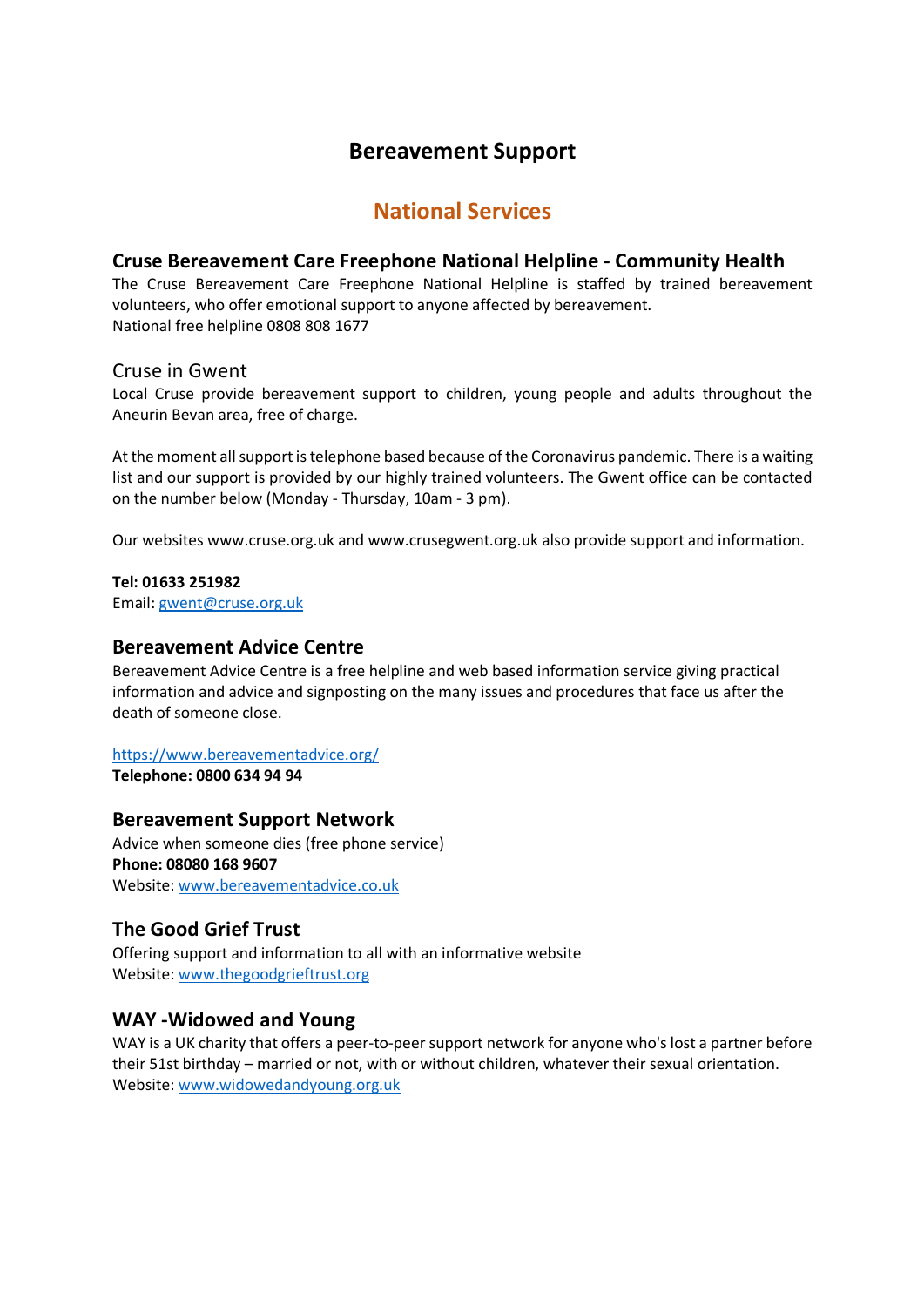#### **Dying matters**

Dying Matters #BeforeTheirTime hashtag to share resources and offer support for anyone who loses a close friend or relative at this time, especially if it's sudden or earlier than expected covid-19 campaign

Website: http://lbforum.org.uk/news-and-events/covid-19-useful-bereavement-links-andresources/

#### **Welsh Widows**

A support for widowed men and women of any age **Phone: 0774 9542858**  Website: www.welshwidows.co.uk

#### **Bereavement - support after death - Age Cymru**

**National Helpline 0800 022 3444**  Information factsheet https://www.ageuk.org.uk/globalassets/age-cymru/documents/information-guides-andfactsheets/ig32.pdf

## **Survivors of Bereavement by Suicide (SOBS)**

For people bereaved or affected by suicide Email: email.support@uksobs.org

#### **Helpline – open 9am to 9pm Monday to Friday, 0300 111 5065 0115 944 11 17**

At present all support groups have been suspended. They are looking to increase their national capacity for telephone support and are also exploring the use of Zoom to enable face to face meetings

## **Grief Chat**

Grief chat is a safe space for grieving or bereaved people to be able to share their story, explore their feelings and be supported by a qualified bereavement counsellor. In addition to this, Grief Chat can help bereaved people to consider if they need additional support and where to get this from.

Using Grief Chat is free of charge and is open Monday-Friday, 9am-9pm (UK time) to grieving or bereaved people. If they are not online, you can still send a message using the chat box and they will reply as soon as back online.

P**hone: 01524 782910 Email:** info@griefchat.co.uk Website: www.griefchat.co.uk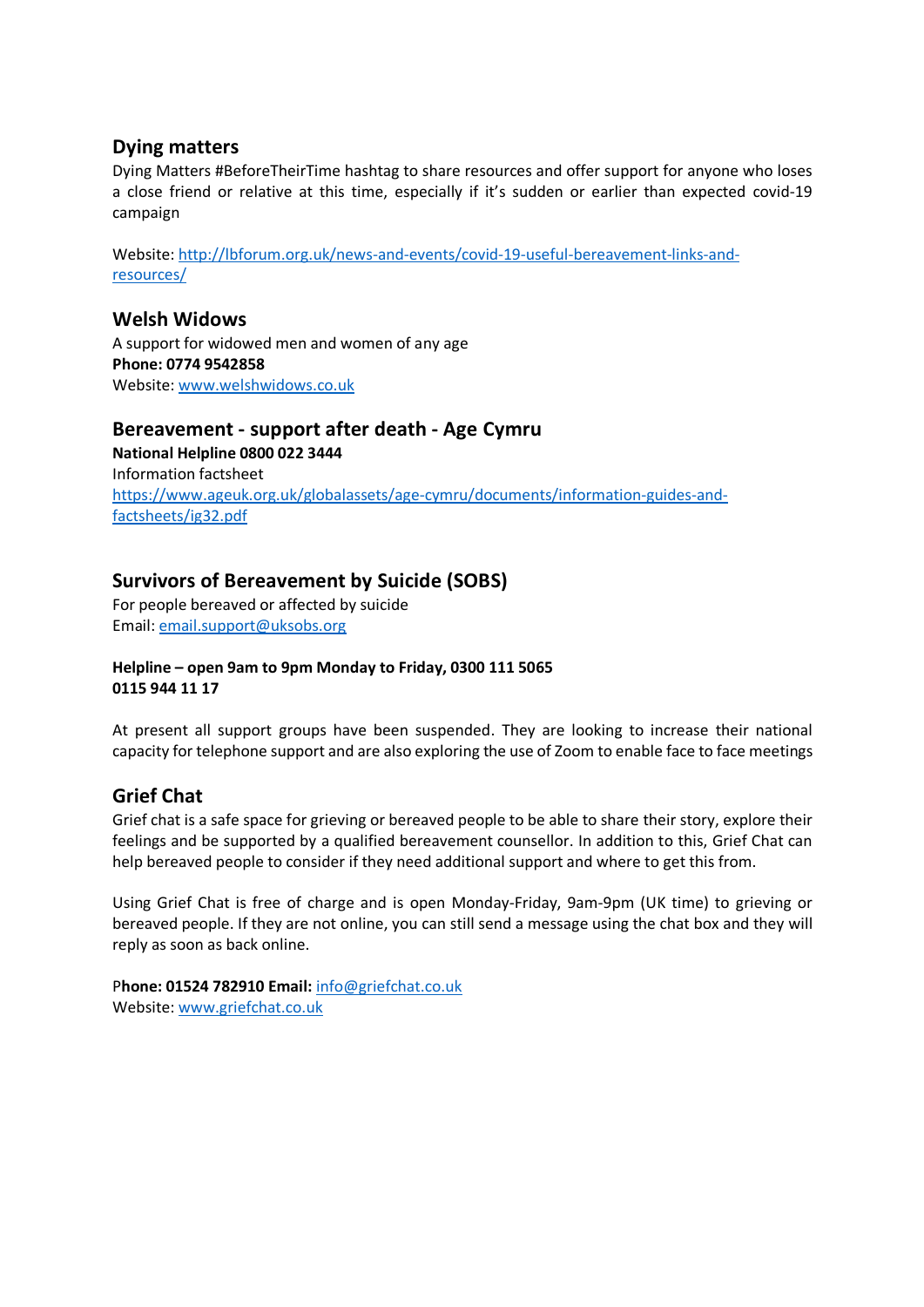# **Families and Young People**

## **Hope Again**

Hope Again is the youth website of Cruse Bereavement Care. It is a safe place where you can learn from other young people, how to cope with grief, and feel less alone.

Here you will find information about our services, a listening ear from other young people and advice for any young person dealing with the loss of a loved one.

**Telephone: 0808 808 1677** 

hopeagain@cruse.org.uk

## **Childhood Bereavement Network (CBN) - Family support services**

The Childhood Bereavement Network (CBN) is the hub for those working with bereaved children, young people and their families across the UK. 020 7843 6309 http://www.childhoodbereavementnetwork.org.uk/

## **Lost for words - e-book for bereaved children**

LostForWords is a new e-book created by Ben Brooks-Dutton with the Life Matters task force – a coalition of charities calling for better support for bereaved families. The free to download e-book is made up of advice and insights from children bereaved from infancy to teenage years.

## **Child Bereavement UK**

Telephone: 0800 02 888 40 **support@childbereavementuk.org**

## **Grief Encounter Project Helping Bereaved Children (Grieftalk)**

Grief Encounter is one of the UKs leading childhood bereavement charities, created to help children who have suffered the death of a parent or sibling. Are you a child, teenager or adult who has experienced the death of a loved one? Are you a caregiver who needs advice on how to support young people following the death of a parent or sibling? Do you need to talk? You can call, email or instant chat with trained professionals at grieftalk, 5 days a week, 9am – 9pm.

#### **Telephone: 0808 802 0111**

grieftalk@griefencounter.org.uk

## **The Compassionate Friends (TCF) - supporting bereaved parents - Family support services**

The Compassionate Friends is an organisation of bereaved parents offering support, understanding and friendship to others after the loss of a child, of any age, from any cause. National Telephone Helpline, staffed by bereaved parents, is available for support and information 365 days a year. **Telephone: 0345 123 2304** 

#### helpline@tcf.org.uk

#### **2 wish upon a star**

Unexpected death of a child/young person aged under 25 years. Phone support provided/phone counselling and memory boxes supplied.

#### **Phone: 01443 853125**

Website: info@2wishuponastar.org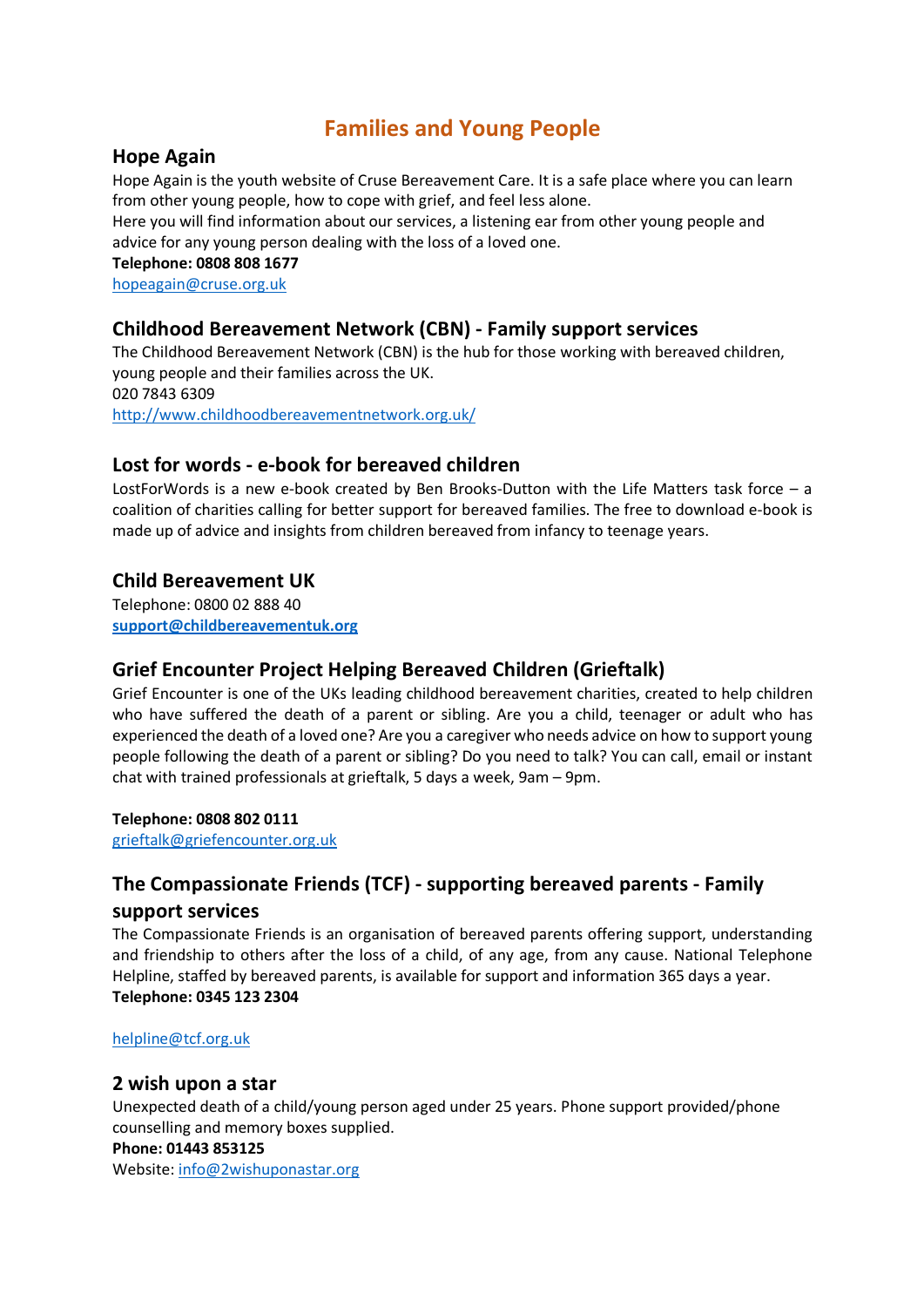## **Winston's Wish**

Every day, more than 100 children are bereaved of a parent in the UK. Winston's Wish is the leading childhood bereavement charity in the UK, offering practical support and guidance to bereaved children, their families and professionals.

#### **Telephone: 08088 020 021**

ask@winstonswish.org